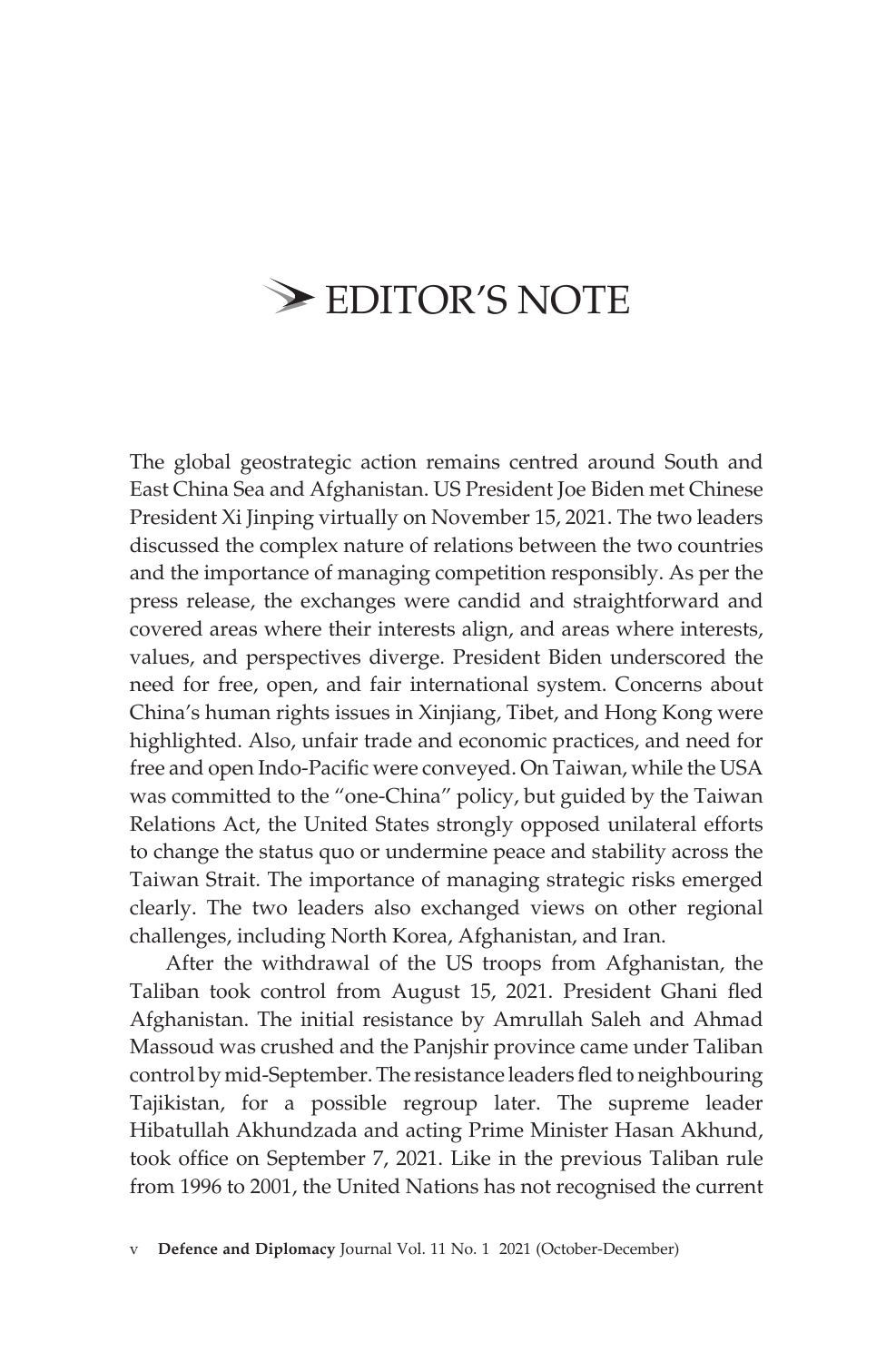regime. Western nations have suspended most humanitarian aid to Afghanistan following the Taliban's takeover, and the World Bank and International Monetary Fund also halted payments. More than half of Afghanistan's 39 million people are currently facing acute food shortage, as they approach winter. Also, Afghanistan was facing widespread famine due to a collapsed economy and broken banking system. Pakistan has finally allowed India to send a humanitarian shipment of 50,000 metric tonnes of wheat to Afghanistan through its territory after the finalisation of the transit modalities. Last year too India assisted Afghanistan with 75,000 metric tonnes, as part of its developmental and humanitarian support. Beijing's primary focus for now is to ensure stability on its western border and sustain its relationship with the new Taliban government in Kabul. China has pledged 200 million yuan (\$31 million) aid to Afghanistan, including food supplies and Coronavirus vaccines. China will try and close up with the Taliban, and also become the biggest spender and investor in Afghanistan, but would extract its price. With the Taliban back in power in Afghanistan, Pakistan may have come closer to achieving its long-sought "strategic depth" with respect to India. But the Taliban's victory is also seriously testing Pakistan's long fraught bilateral relationship with America. For the last 20 years, US-Pakistan relations have been defined by the needs of the US war in Afghanistan. With that war having ended, and with the Taliban in control, the relationship is at a clear crossroads. A bill moved in the US Senate seeking to assess Pakistan's alleged role in Afghanistan before and after the fall of Kabul has set alarm bells ringing in Pakistan. Meanwhile, Pakistan was retained on the FATF 'grey list' for failing to effectively implement the global FATF standards and over its lack of progress on investigation and prosecution of senior leaders and commanders of UN-designated terror groups. Pakistan also continues to face multiple sources of internal conflict. Extremism and intolerance of diversity has grown. The armed groups active in Pakistan include Taliban-affiliated groups in the Federally Administered Tribal Areas and independence fighters in Baluchistan. Tehreek-e-Labbaik Pakistan (TLP) is known for its protests in opposition to any change to Pakistan's blasphemy law. Most of the party's members belong to the Barelvi movement and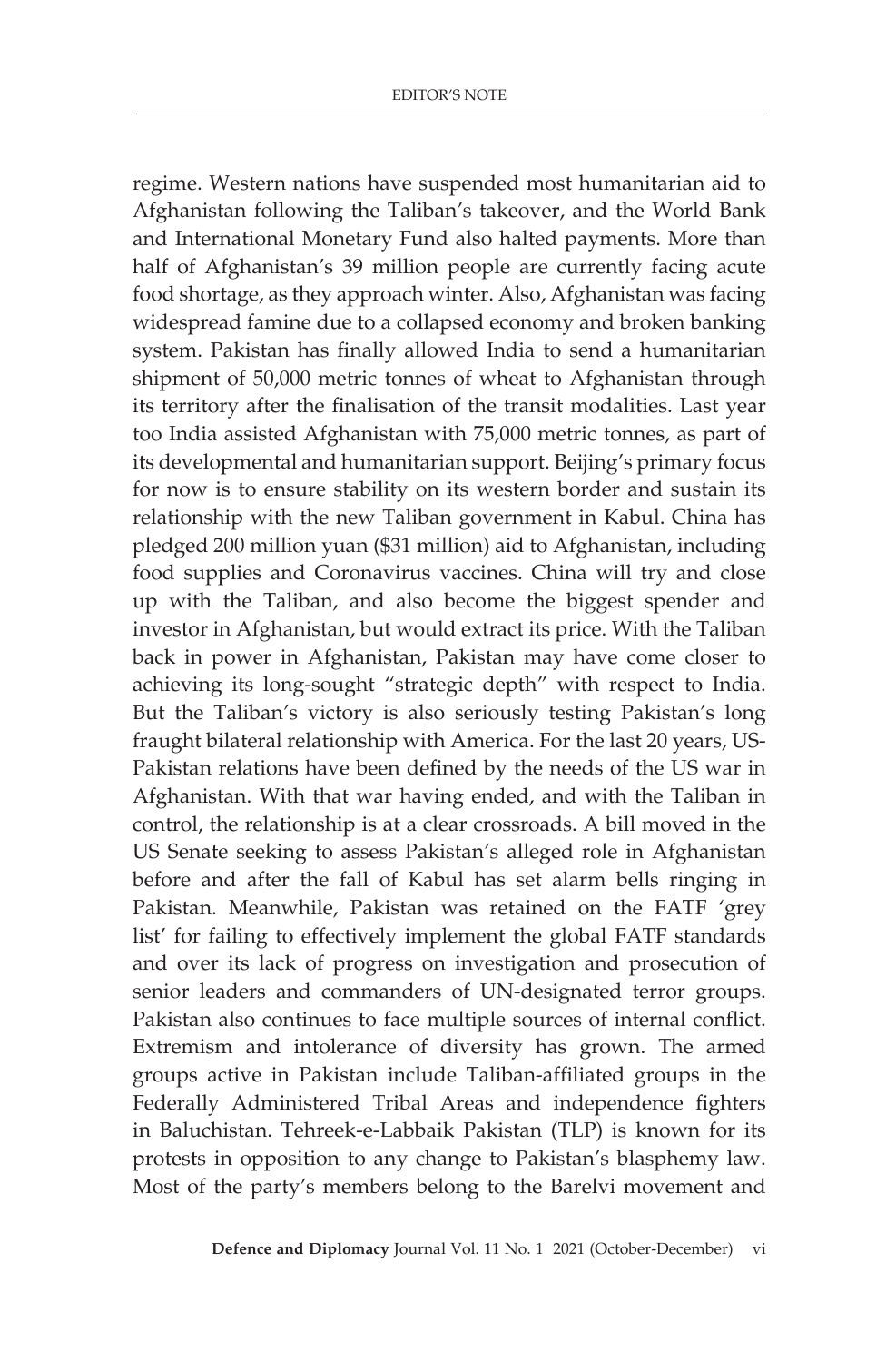it secured over 2.2 million votes in 2018 elections. Despite being banned TLP was allowed to contest the elections and secured third place in Karachi by-elections. The party organised the 2021 Pakistani protests. On November 7, 2021, Government of Pakistan lifted the ban on TLP's proscribed status and rehabilitated its status. This is viewed as the Pakistan Army's means of using the group to keep in check the civilian government.

The 13th round of the India-China Corps Commander Level Meeting was held at the Chushul-Moldo border meeting point on October 10, 2021. There was no resolution of the remaining areas. Both China and India continue to strengthen infrastructure along the border. The troops on both sides are preparing to hold ground during the forthcoming harsh winter. Meanwhile China has reportedly built 628 "xiaokang" villages along the 3,488-km Line of Actual Control (LAC), stretching from eastern Ladakh to Arunachal Pradesh. A United States Department of Defence report mentioned that China had built a 100-home civilian village inside India's Arunachal Pradesh state. The Himalayas have now become a dangerous flashpoint.

India is currently celebrating the Golden anniversary of the victory in the 1971 India-Pakistan war that resulted in the liberation of Bangladesh. 'Swarnim Vijay' events are being held across the country. We in CAPS published a book, *The 1971 Indo-Pak Air War— Reflections and Projections*, and organised a National Seminar.

This issue of *Defence and Diplomacy* has three articles covering important aspects of air war of 1971 Indo-Pak conflict. There is an overview of the air war as seen by the then Air Chief P. C. Lal and covers details of the ground situation and prosecution at macro level. Air Marshal Diptendu Choudhury covers the operational role, training, perceptions, and psyche of Pakistan Air Force, and how they tried surmounting the challenges during the 1971 war while facing a very formidable Indian Air Force.

Air Marshal Bharat Kumar writes on "The Battle of Longewala: The Quick Response and Decisive Impact of Air Power". The Battle of Longewala was one of the most significant air actions, and perhaps brought victory and laurels to India in the shortest possible time. It put paid to the Pakistani plan of launching a Corps-level offensive supported by the entire Pakistan Air Force in the central sector. What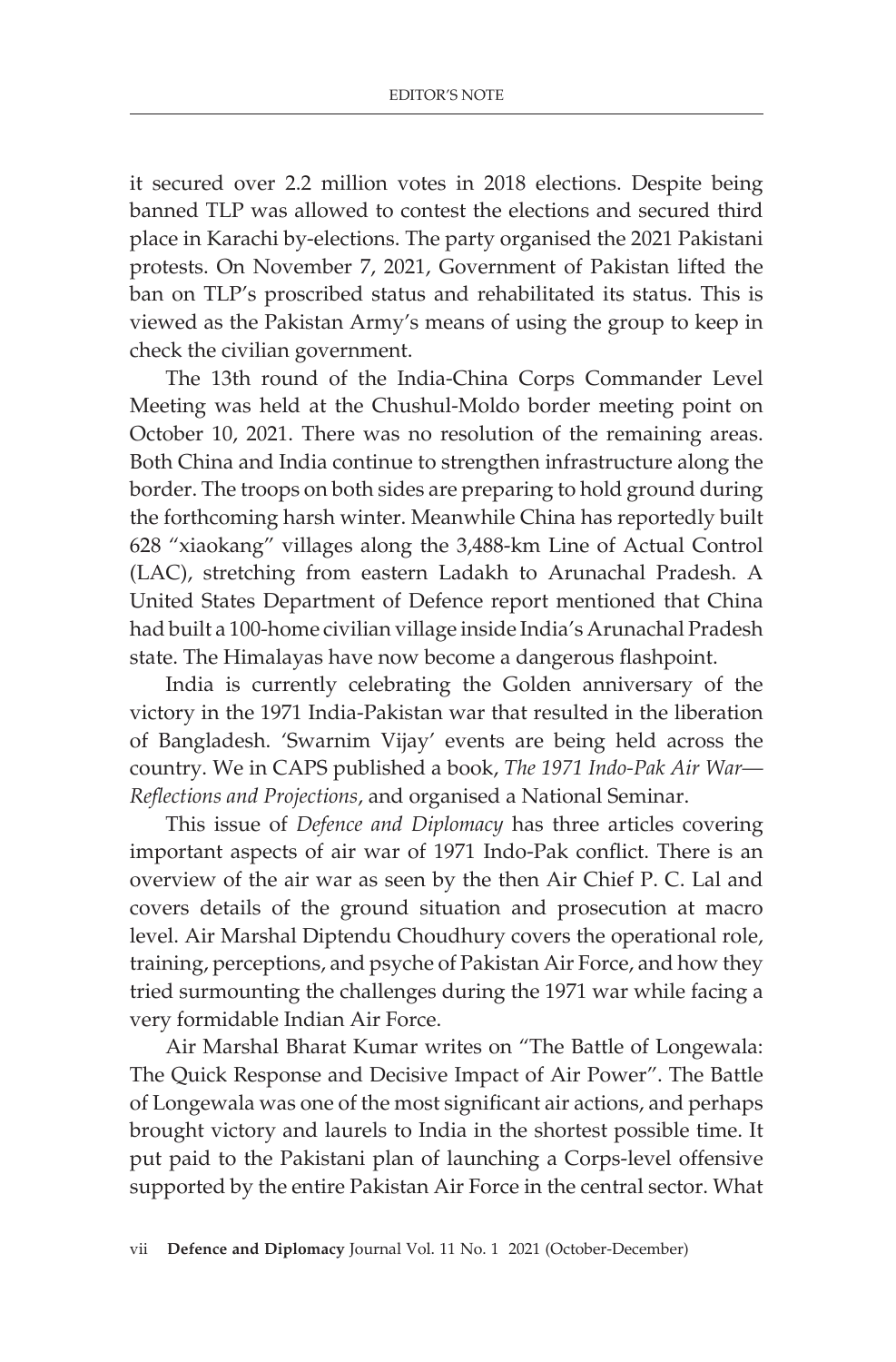got reaffirmed was that "Airpower may or may not ensure your victory, but its lack will certainly bring you to defeat." AVM Anil Golani writes on the military diplomacy and the role of the soldier diplomat, and how military diplomacy could be effectively utilised as a tool of statecraft to further national interests in the 21st century. Technology has allowed an environment of "No war no peace" and this in turn requires a new approach to military diplomacy. Group Captain Anand Rao looks at Indo-US cooperation in Space Situational Awareness (SSA). Space is the ultimate enabler for many civil and military applications. With congruence of geostrategic interests, critical emerging technologies like space are areas of joint work between the two nations. As a major space power, India has a great contribution to make in global SSA.

Wg Cdr Swaim Prakash Singh writes on the possible revival of SAARC, and explains why it may not be held hostage to India-Pakistan relations. He feels that stronger cooperation between members could slow the Chinese inroads into the region.

Dr. Uday Pratap Singh writes about Maoist insurgency in Nepal, and its security challenges for India. Of special concern is the increasing Chinese influence in Nepal. Also of concern is the possible coordination between Maoists in India and Nepal, and the need to contain it.

The world is focusing on green energy. We in CAPS are looking at nuclear programmes of all the countries. Zoya Akhter traces the development of Bangladesh's civil nuclear power programme. Bangladesh is scheduled to have its first reactor go critical by 2023, and has targeted to generate about 9 per cent of its electricity from nuclear energy by the next decade. India is likely to have a significant role as part of India-Bangladesh-Russia tripartite nuclear cooperation.

Anand Rao has analysed the Indo-US cooperation in Space Situational Awareness, and its necessity. During Indian Prime Minister Modi's visit to the United States in September 2021, among the many technology and security related issues that were discussed, space was a key area of interest. It was decided to work towards the finalisation of a Space Situational Awareness (SSA) Memorandum of Understanding (MoU) that will help in sharing space object data and services towards ensuring the long-term sustainability of outer